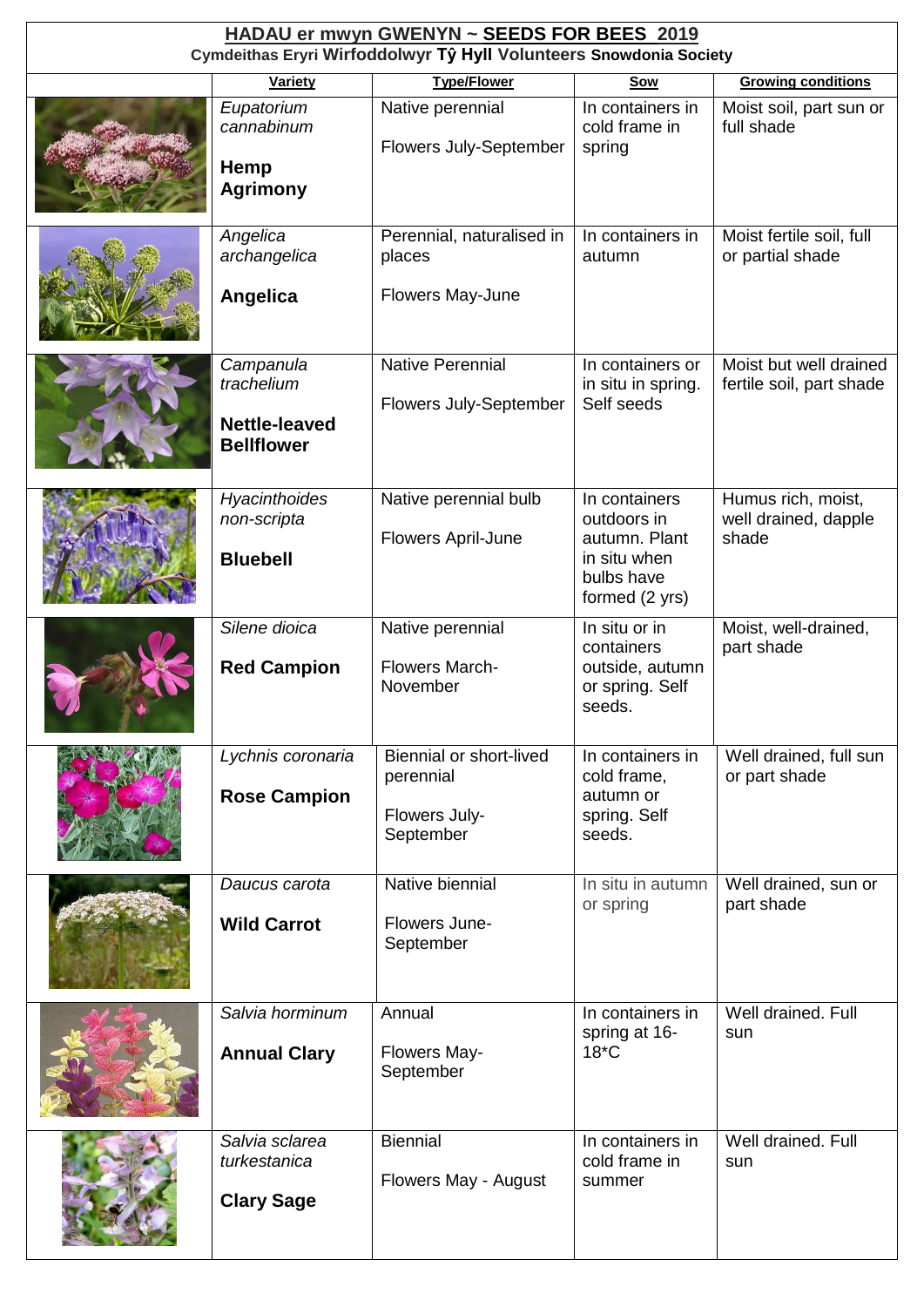| HADAU er mwyn GWENYN ~ SEEDS FOR BEES 2019<br>Cymdeithas Eryri Wirfoddolwyr Tŷ Hyll Volunteers Snowdonia Society |                                                        |                                                                           |                                                                                          |                                                      |  |
|------------------------------------------------------------------------------------------------------------------|--------------------------------------------------------|---------------------------------------------------------------------------|------------------------------------------------------------------------------------------|------------------------------------------------------|--|
| <b>Type/Flower</b><br><b>Growing conditions</b><br><b>Variety</b><br><b>Sow</b>                                  |                                                        |                                                                           |                                                                                          |                                                      |  |
|                                                                                                                  | Aquilegia vulgaris<br><b>Wild Columbine</b>            | Native perennial<br>Flowers May-July                                      | In situ, or in<br>containers<br>outdoors,<br>autumn or<br>spring. Self<br>seeds.         | Moist, well drained,<br>part shade or full sun       |  |
|                                                                                                                  | Agrostemma<br>githago<br><b>Corncockle</b>             | Very rare native annual<br><b>Flowers May-August</b>                      | In situ, (or<br>biodegradable<br>containers), in<br>spring. Self<br>seeds.               | Well drained, full sun                               |  |
|                                                                                                                  | Centaurea<br>Montana<br><b>Perennial</b><br>cornflower | Naturalised perennial<br>Flowers May- August                              | In containers in<br>cold frame in<br>autumn                                              | Moist, well-drained<br>soil; sun or partial<br>shade |  |
|                                                                                                                  | Cosmos bipinnatus<br><b>Cosmos</b>                     | Annual, self seeding<br>Flowers May - August                              | In containers in<br>spring at 16 <sup>*</sup> C,<br>or in situ in late<br>spring         | Moist well drained<br>soil, full sun                 |  |
|                                                                                                                  | Leucanthemum<br>vulgare<br><b>Ox-eye Daisy</b>         | <b>Native Perennial</b><br>Flowers May -<br>September                     | In containers in<br>cold frame in<br>autumn or<br>spring                                 | Moist, well drained<br>in sun or part shade          |  |
|                                                                                                                  | <b>Hesperis</b><br>matronalis<br><b>Dames Violet</b>   | Naturalised perennial<br>(short-lived)<br><b>Flowers May-August</b>       | In situ or in<br>containers<br>outdoors in<br>autumn or<br>spring. Self<br>seeds.        | Well drained, sun or<br>part shade                   |  |
|                                                                                                                  | Oenothera biennis<br><b>Evening</b><br><b>Primrose</b> | Naturalised biennial<br>Flowers July-October                              | In situ or in<br>containers in<br>cold frame, late<br>spring or<br>autumn. Self<br>seeds | Well drained part<br>shade or sun                    |  |
|                                                                                                                  | Foeniculum<br>vulgare<br><b>Fennel</b>                 | Perennial herb<br>July-September                                          | In situ or in<br>containers in<br>spring 13-18*C                                         | Moist, well drained,<br>fertile, full sun            |  |
|                                                                                                                  | Digitalis purpurea<br>Wild Foxglove                    | Native biennial or short<br>lived perennial<br>Flowers June-<br>September | In situ or in<br>containers<br>outdoors. Self<br>seeds.                                  | Well drained, part<br>shade or sun.                  |  |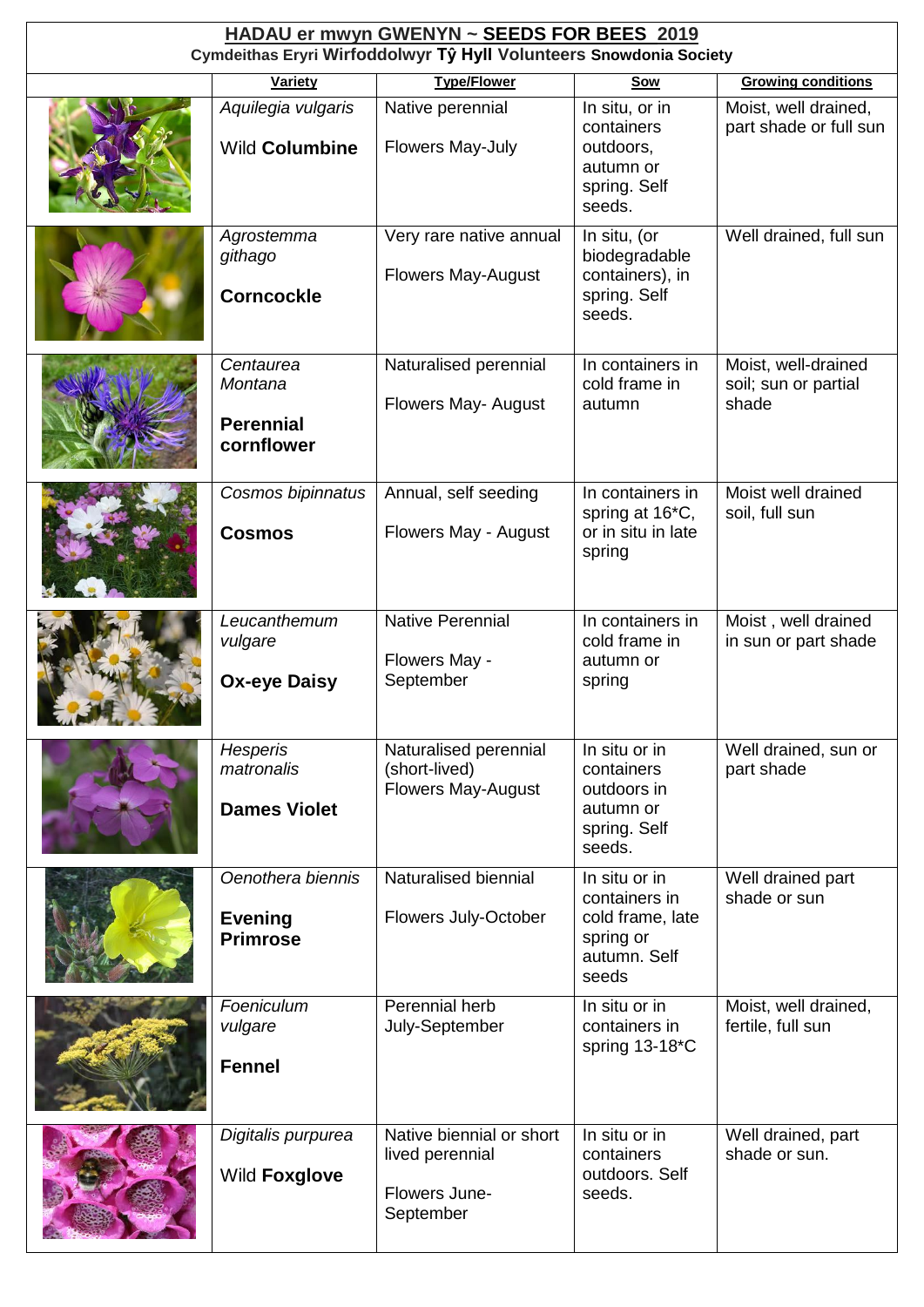| HADAU er mwyn GWENYN ~ SEEDS FOR BEES 2019<br>Cymdeithas Eryri Wirfoddolwyr Tŷ Hyll Volunteers Snowdonia Society |                                                                     |                                                               |                                                                     |                                                               |  |
|------------------------------------------------------------------------------------------------------------------|---------------------------------------------------------------------|---------------------------------------------------------------|---------------------------------------------------------------------|---------------------------------------------------------------|--|
|                                                                                                                  | <b>Variety</b>                                                      | <b>Type/Flower</b>                                            | <b>Sow</b>                                                          | <b>Growing conditions</b>                                     |  |
|                                                                                                                  | Fritilaria imperialis<br><b>Crown Imperial</b><br><b>Fritillary</b> | Perennial<br><b>Flowers June</b>                              | In cold frame in<br>autumn for<br>germination in<br>spring          | Fertile well drained<br>soil, full sun                        |  |
|                                                                                                                  | Gentiana<br>asclepiadea<br><b>Willow Gentian</b>                    | <b>Hardy Perennial</b><br>Flowers July-October                | In containers in<br>autumn or<br>spring                             | Moist, well drained<br>neutral to acid soil.<br>Partial shade |  |
|                                                                                                                  | Geranium<br>psilostemon<br><b>Armenian</b><br>Geranium              | Hardy perennial<br>Flowers June-August                        | In containers<br>outdoors,<br>autumn or<br>spring                   | Well drained, full sun<br>or partial shade                    |  |
|                                                                                                                  | Geranium<br>[pratense var.]<br><b>Blue Geranium</b>                 | Cultivar of native<br>perennial<br>Flowers June-<br>September | In containers<br>outdoors,<br>autumn or<br>spring                   | Well drained, full sun<br>or partial shade                    |  |
|                                                                                                                  | Gladiolus<br>byzantinus<br><b>Byzantine</b><br><b>Gladiolus</b>     | Perennial<br>Flowers April - June                             | In containers in<br>cold frame in<br>spring                         | Well drained fertile<br>soil, full sun                        |  |
|                                                                                                                  | Galega officinales<br>alba<br>White<br><b>Goats Rue</b>             | Naturalised perennial<br>Flowers June -<br>September          | In containers in<br>cold frame in<br>spring                         | Moist soil in sun or<br>part shade                            |  |
|                                                                                                                  | Alcea rosea<br><b>Hollyhock</b><br>[mixed]                          | Perennial<br>Flowers June-August                              | In situ or<br>containers in<br>late spring                          | Well drained soil, full<br>sun                                |  |
|                                                                                                                  | Lunaria annua<br><b>Honesty</b>                                     | Naturalised biennial<br>Flowers April-June                    | In situ or in<br>containers<br>outside in<br>autumn. Self<br>seeds. | Moist, well drained,<br>sun or part shade                     |  |
|                                                                                                                  | Iris pseudocarus<br><b>Yellow Flag Iris</b>                         | Native perennial<br>Flowers June -<br>September               | In containers in<br>autumn or<br>spring                             | Humus rich wet<br>ground and pond<br>margins                  |  |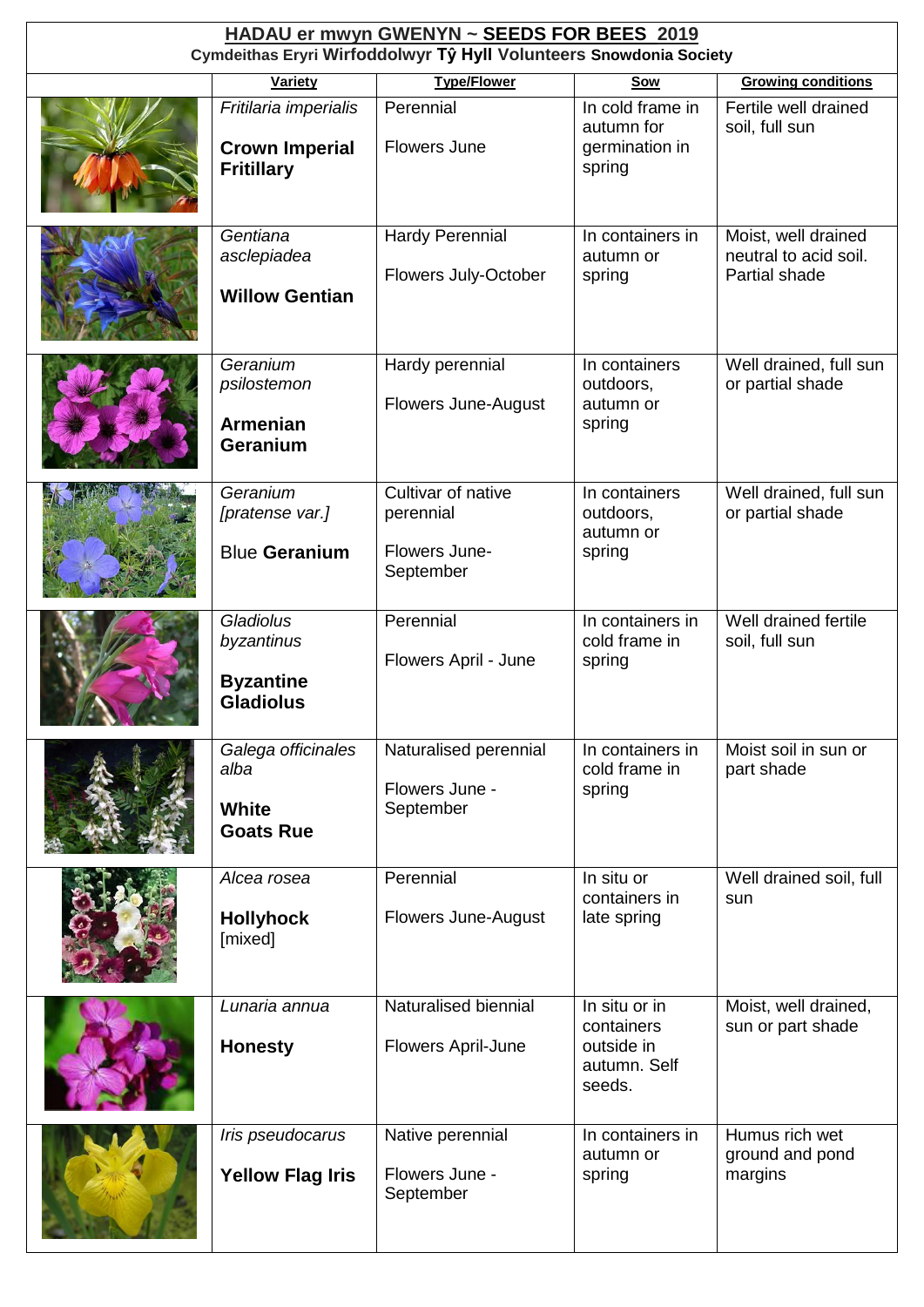| HADAU er mwyn GWENYN ~ SEEDS FOR BEES 2019<br>Cymdeithas Eryri Wirfoddolwyr Tŷ Hyll Volunteers Snowdonia Society |                                                             |                                                             |                                                                                            |                                                              |  |
|------------------------------------------------------------------------------------------------------------------|-------------------------------------------------------------|-------------------------------------------------------------|--------------------------------------------------------------------------------------------|--------------------------------------------------------------|--|
|                                                                                                                  | <b>Variety</b>                                              | <b>Type/Flower</b>                                          | <b>Sow</b>                                                                                 | <b>Growing conditions</b>                                    |  |
|                                                                                                                  | Polemonium<br>caeruleum<br><b>Jacobs Ladder</b>             | Locally native perennial<br>Flowers June-August             | In containers in<br>cold frame,<br>spring or<br>autumn                                     | Moist, well drained,<br>fertile, sun or part<br>shade        |  |
|                                                                                                                  | Polemonium<br>brandegeei<br><b>Yellow Jacob's</b><br>Ladder | Perennial, self seeds<br>Flowers June - August              | In containers in<br>cold frame,<br>autumn or<br>spring                                     | Moist, well drained<br>fertile soil, sun or<br>partial shade |  |
|                                                                                                                  | Centaurea nigra<br><b>Knapweed</b>                          | <b>Native Perennial</b><br>Flowers June-<br>September       | In containers in<br>cold frame in<br>spring                                                | Well drained, full sun                                       |  |
|                                                                                                                  | Lavandula<br>angustifolia<br>Lavender                       | Shrub<br>Flowers June -<br>September                        | In containers in<br>cold frame in<br>spring                                                | Well drained soil in<br>full sun                             |  |
|                                                                                                                  | Paradisea<br>lusitanica<br><b>St Bruno's Lily</b>           | Cultivated perennial<br>bulb<br>Flowers May-July            | Container in<br>cold frame,<br>autumn or<br>spring. Plant<br>when bulbs<br>formed (2 yrs). | Moist, well-drained,<br>full sun                             |  |
|                                                                                                                  | Lythrum salicaria<br><b>Purple</b><br>Loosestrife           | Native perennial<br>Flowers June -<br>September             | In containers or<br>in situ in spring<br>13-18*C                                           | Moist soil full sun or<br>partial shade                      |  |
|                                                                                                                  | Malva moschata<br><b>Musk Mallow</b>                        | Native perennial<br><b>Flowers July-August</b>              | In situ or in<br>containers early<br>spring to early<br>summer.                            | Well drained mod<br>fertile soil. Full sun                   |  |
|                                                                                                                  | Malva arborea<br><b>Tree Mallow</b>                         | Native short-lived<br>perennial<br><b>Flowers June-Sept</b> | In containers<br>spring to<br>summer                                                       | Well drained mod<br>fertile soil. Full sun                   |  |
|                                                                                                                  | Glebionis segetum<br><b>Corn Marigold</b>                   | <b>Native Perennial</b><br>Flowers June -<br>September      | In cold frame in<br>spring, or in situ<br>from spring to<br>early summer                   | Well drained soil in<br>full sun                             |  |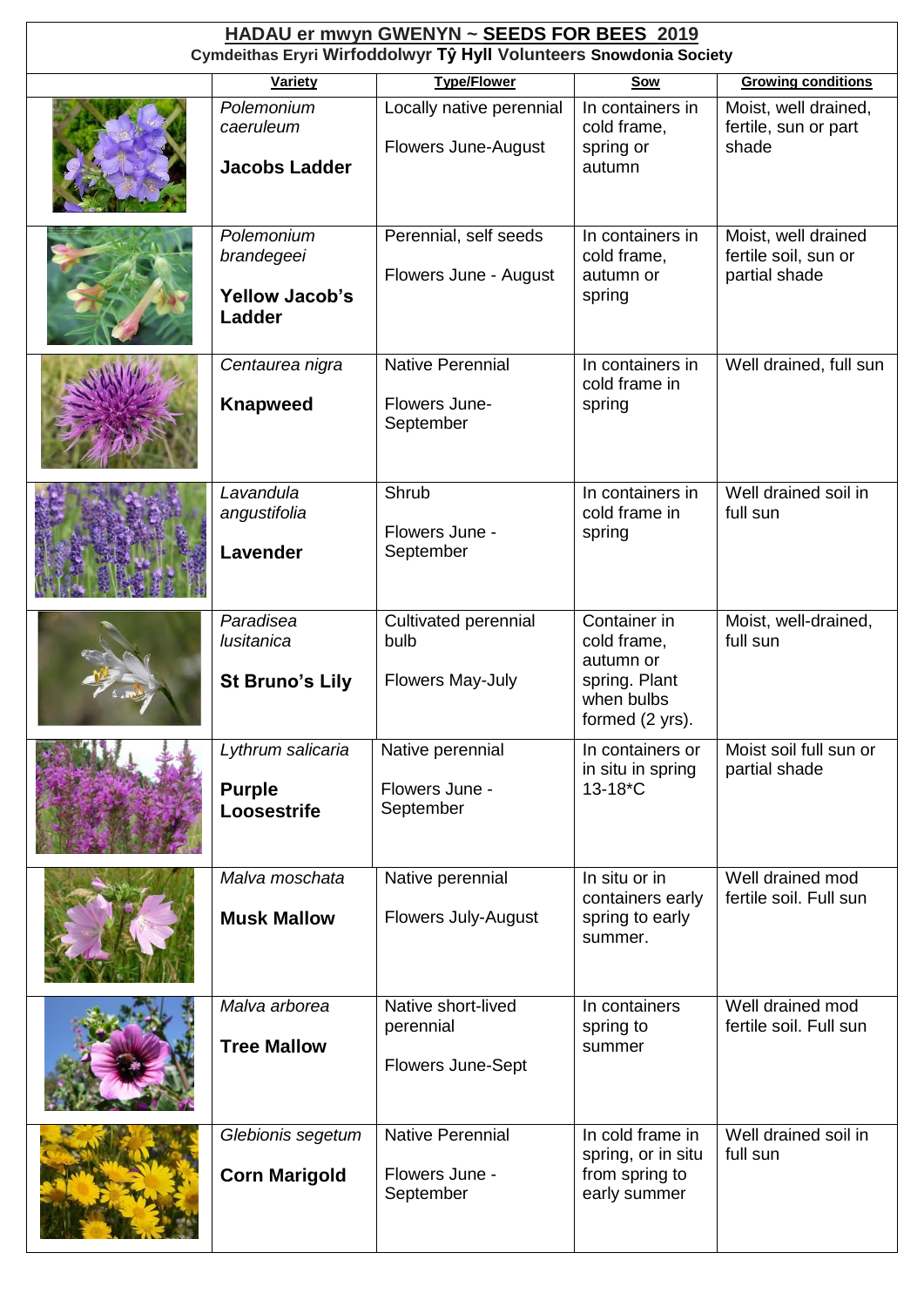| HADAU er mwyn GWENYN ~ SEEDS FOR BEES 2019<br>Cymdeithas Eryri Wirfoddolwyr Tŷ Hyll Volunteers Snowdonia Society |                                                           |                                                                   |                                                                                               |                                                                                     |  |
|------------------------------------------------------------------------------------------------------------------|-----------------------------------------------------------|-------------------------------------------------------------------|-----------------------------------------------------------------------------------------------|-------------------------------------------------------------------------------------|--|
|                                                                                                                  | <b>Variety</b>                                            | <b>Type/Flower</b>                                                | Sow                                                                                           | <b>Growing conditions</b>                                                           |  |
|                                                                                                                  | Astrantia major<br><b>Masterwort</b>                      | Perennial, naturalised in<br>places<br>Flowers June-<br>September | In containers in<br>cold frame in<br>autumn                                                   | Moist humus-rich soil<br>in sun or partial<br>shade                                 |  |
|                                                                                                                  | Filipendula ulmaria<br><b>Meadowsweet</b>                 | Native perennial<br>Flowers June-<br>September                    | In containers in<br>cold frame in<br>autumn or<br>spring                                      | Moist soil, sun or part<br>shade                                                    |  |
|                                                                                                                  | Aconitum napellus<br><b>Monkshood</b>                     | Naturalised perennial<br>Flowers May -<br>September               | In containers in<br>cold frame in<br>spring                                                   | Moist fertile soil in<br>partial shade                                              |  |
|                                                                                                                  | Verbascum<br>thapsus<br><b>Great Mullein</b>              | Native biennial<br>Flowers June-August                            | In containers in<br>cold frame,<br>autumn or late<br>spring. Self<br>seeds.                   | Well drained, full sun                                                              |  |
|                                                                                                                  | Papaver atlanticum<br><b>Atlas Poppy</b>                  | Perennial<br><b>Flowers May-October</b>                           | In containers in<br>cold frame,<br>spring or<br>autumn. Cover<br>seeds thinly.<br>Self seeds. | Fertile well drained<br>soil in sun                                                 |  |
|                                                                                                                  | Papaver orientale<br><b>Oriental Poppy</b>                | Perennial,<br>becoming naturalised<br>Flowers May-July            | In containers in<br>cold frame in<br>spring                                                   | Well drained fertile<br>soil, full sun                                              |  |
|                                                                                                                  | Meconopsis<br>cambrica<br><b>Welsh Poppy</b>              | Native perennial<br>Flowers June-August                           | In situ or<br>containers<br>outside, autumn<br>or spring. Self<br>seeds.                      | Moist, well-drained,<br>partial shade                                               |  |
|                                                                                                                  | Primula bulleyana<br><b>Candelabra</b><br><b>Primrose</b> | Perennial<br>Flowers June- july                                   | In containers in<br>autumn, late<br>winter or early<br>spring                                 | Humus rich, moist<br>soil, partial shade or<br>full sun in constantly<br>moist soil |  |
|                                                                                                                  | Lychnis flos-cuculi<br><b>Ragged Robin</b>                | Native perennial<br>Flowers April - June                          | In containers in<br>autumn or<br>spring                                                       | Moist soil, partial<br>shade or sun                                                 |  |